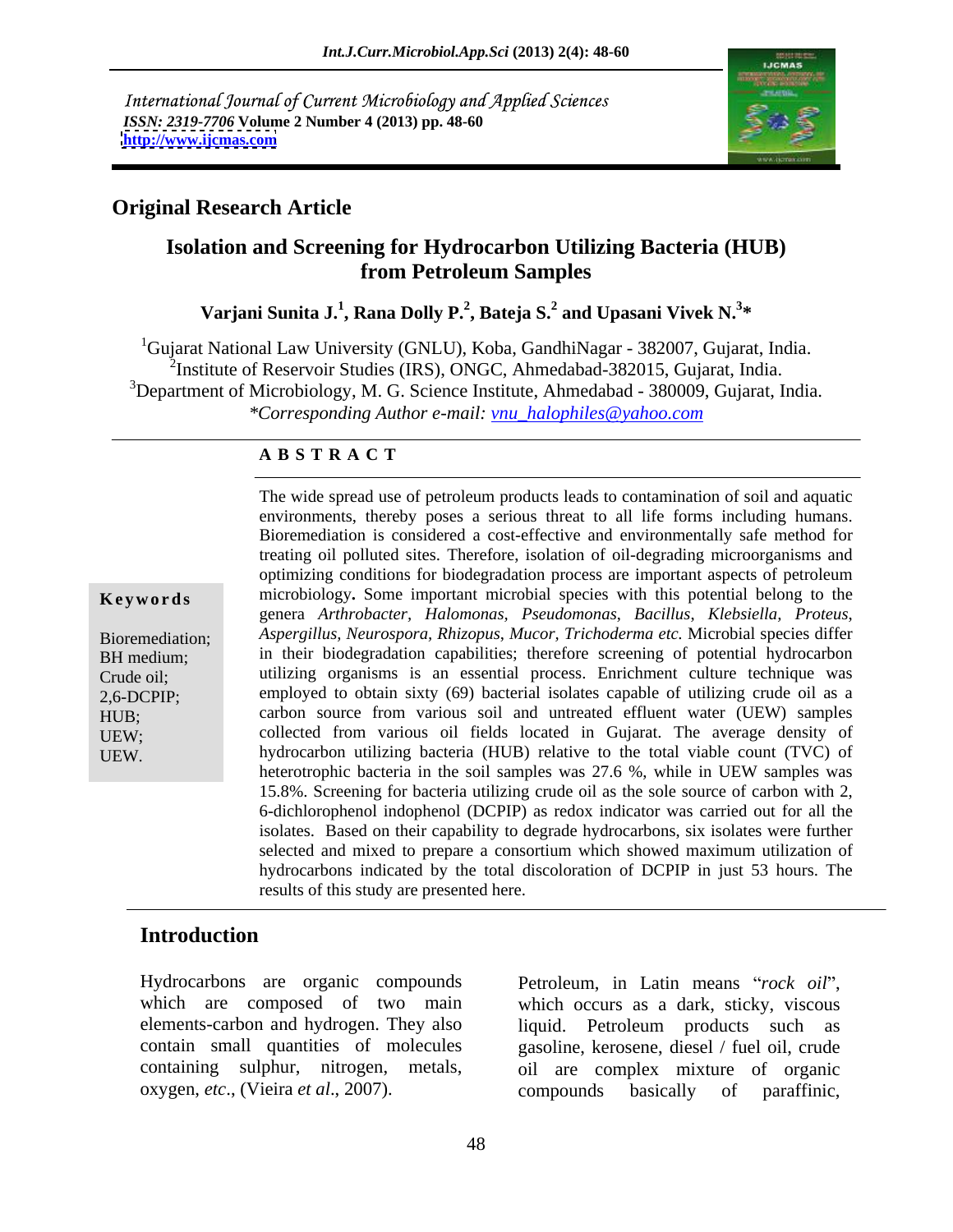oleifinic and aromatic hydrocarbons (Mittal and Singh, 2009; Singh and Lin,<br>2008; Vieira *et al.*, 2007 ). One of the **Sample collection** major environmental problems today is hydrocarbon pollution by petrochemical industry (Sebiomo *et al.,* 2010), surface soils, groundwater, seas and Stations (GGS) and Central Tank Farm

Microbial remediation of hydrocarbon-<br>five UEW samples (2.0 liter each) were contaminated site is performed with the collected from GGS and CTF in pre help of a diverse group of sterilized plastic carbides from Ank, AH 1, microorganisms, particularly the AH 2 and 52 Ahmedabad 3 (AH 3) fields. indigenous bacteria present in soil Total six crude oil samples (2.0 liter each) (Sebiomo *et al*., 2010). The first line of defense against oil pollution in the wells, GGS and CTF in sterile plastic environment is the microbial population carbides from AH 1, AH 2 and AH 3

the most promising technologies for **Physico-chemical characteristics of soil** the removal of petroleum hydrocarbons from the environment. For this, the Soil samples were analyzed for pH, screening of potential crude oil moisture content, specific gravity, dry degrading organisms is one of the key density, grain size, total organic carbon steps. Screening for HUB was carried out (TOC), nitrogen and phosphorus, oil by DCPIP method as described earlier content and metal composition. The pH (Bidoia *et al.,* 2010l; Hanson *et al.,* 1993). and metal composition were determined This paper deals with sampling, chemical by digital pH meter (Systronics µ, India, analysis, quantitative bacteriological analysis, isolation and screening of HUB absorption spectrophotometer (Elico, Sl from crude oil, soil and UEW samples 194, India), respectively. from various oil-fields of ONGC located in Gujarat. It also deals with screening for Moisture content, specific gravity, dry quantitative and qualitative biodegradation density and grain size were analyzed by potential of the pure cultures of selected ASTM D 2216, ASTM D 854, IS: 2720 bacterial isolates as well as their (Part XXIX - 1975) and ASTM D 422, consortium by DCPIP method.

### **Materials and Methods**

### **Sample collection**

widespread release of aromatic various oil fields of ONGC sites located in hydrocarbons through spillages and Gujarat as described later. Total six leakage from underground tanks, steamers subsurface soil samples (1.0 kg each) were causing extensive contamination of collected near oil wells, Gas Gathering oceans (Bayoumi and Abul-Hamd, 2010). (CTF) in sterilized plastic bags from (Youssef *et al.*, 2010). Fields. Samples were labeled and transported to the laboratory and stored in at 4°C before analysis.<br>Bioremediation is emerging as one of Samples were collected with the technical assistance of ONGC authorities from Stations (GGS) and Central Tank Farm Ankleshwar (Ank), Ahmedabad 1 (AH 1) and Ahmedabad 2 (AH 2) fields. Total five UEW samples (2.0 liter each) were were collected from the well mouth of oil fields. Samples were labeled and transported to the laboratory and stored in at 4ºC before analysis.

model 361) and standard atomic 194, India), respectively.

ASTM D 2216, ASTM D 854, IS: 2720 (Part XXIX - 1975) and ASTM D 422, respectively.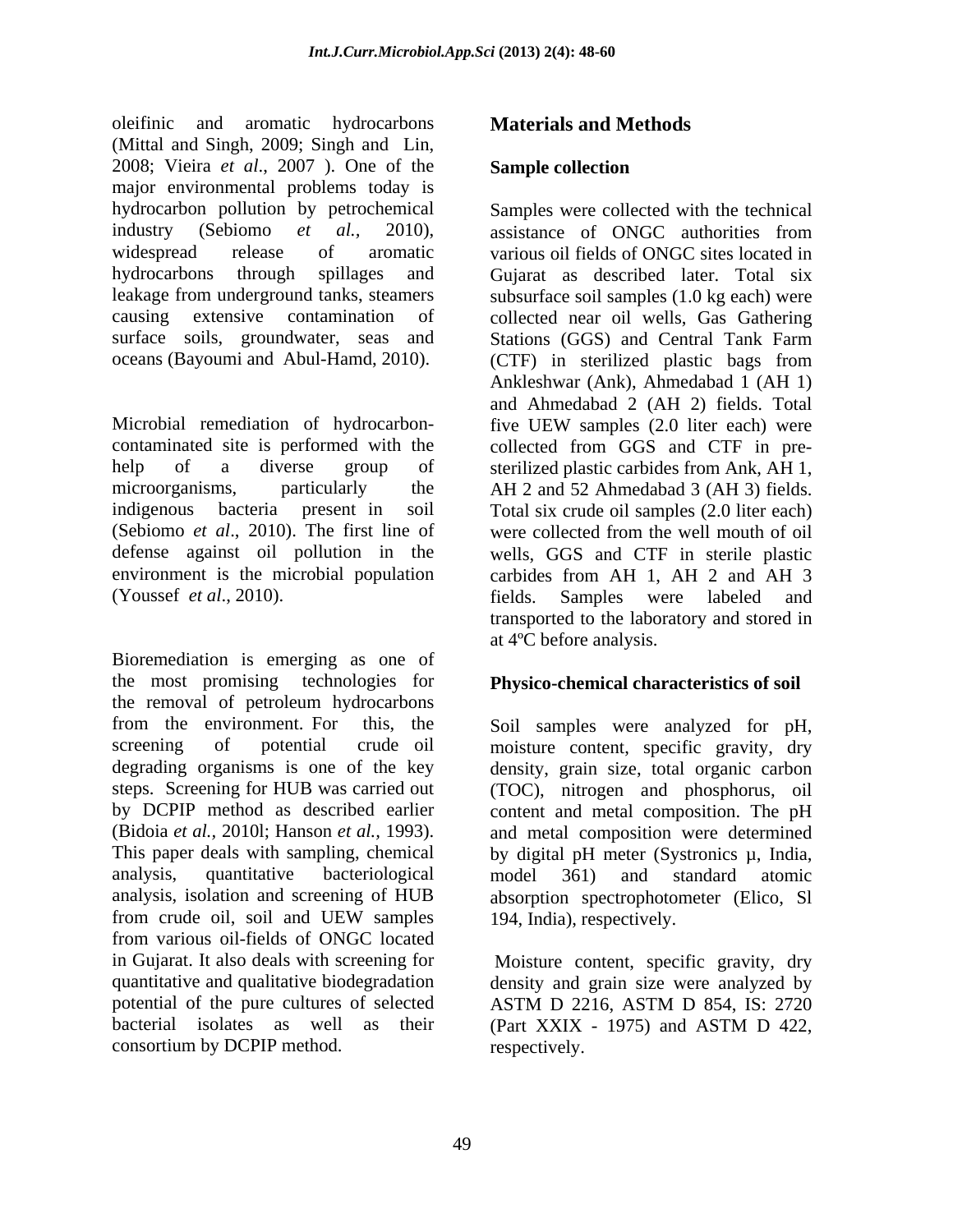TOC, nitrogen, phosphorus and oil content (Hamzah et al., 2010; Youssef et al., were determined as reported previously 2010). Ten grams of each soil sample was 2012).

UEW samples were analyzed for pH, on Nutrient agar medium and incubated at turbidity, ionic composition, salinity and TDS. The pH and turbidity were determined by CFU per g or ml of determined by digital pH meter as above and Micro 100 IR turbidimeter (HF Scientific), respectively. Ionic **Determination of HUB** composition, salinity and TDS were determined as reported previously Density of HUB from the samples was (Adebusoye *et al.,* 2008; Vogel, 1962). determined by serial dilution method and

# **crude oil** diluted soil and UEW samples were plated

Crude oil samples were subjected to incubated at  $37\pm2$ °C for 24 - 48 h. HUB SARA (Saturates, Aromatics, Resins and count was determined by CFU per g or ml Asphaltenes) analysis. SARA analysis was of respective samples. The composition of performed by TLC-FID detector BH medium (g/liter): 0.2 g MgSO<sub>4</sub>, 0.02 g (HYDROSCAN MK-6s) following IP  $CaCl<sub>2</sub>$ , 1.0 g KH<sub>2</sub>PO<sub>4</sub>, 1.0 g K<sub>2</sub>HPO<sub>4</sub>, 1.0 g 469. On the basis of paraffin content two  $NH_4NO_3$ , 0.05 g FeCl<sub>3,</sub> and the pH was samples namely Ank CTF and K#X adjusted to 7 - 7.2 with 0.01N HCl (Xia (table 4a), were selected and tested for physico-chemical parameters viz. density (DMA 48), API gravity, viscosity (Brook Percentage of HUB in TVC field viscometer) and pour point (Autopour 300) (Mittal and Singh. 2009]. Crude oil sample from K#X showed heterotrophic bacteria was calculated by presence of resins as well as asphaltenes but asphaltenes were not detected in crude oil sample from Ank CTF. Hence further studies of crude oil utilization were carried (HUB×100)/TVC (Joshi and Pandey, out using sample from well K#X.

### **Quantitative bacteriological analysis Determination of TVC**

determined by serial dilution method settle down, one ml supernatant

(Mittal and Singh, 2010; Obayori *et al.,* added to 90 ml sterile normal saline **Physico-chemical characteristics of** sample(s) was diluted in 90 ml sterile **UEW** normal saline. Then 0.1 ml of the serially (Hamzah *et al.*, 2010; Youssef *et al*., 2010). Ten grams of each soil sample was (0.90% w/v, NaCl) and mixed by vortexing. Aliquotes of 10 ml UEW normal saline. Then 0.1 ml of the serially diluted soil and UEW samples was plated on Nutrient agar medium and incubated at 37±2ºC for 24 - 48 h. Bacterial count was respective samples.

### **Determination of HUB**

**Physico-chemical characteristics of** earlier. Aliquotes of 0.1 ml from serially dilutions were prepared as described diluted soil and UEW samples were plated on Bushnell-Haas (BH) medium and *et al*., 2006: Youssef *et al*.,2010).

### **Percentage of HUB in TVC**

Percentage of HUB in TVC of following formula:

Percentage of HUB in TVC= 2011; Youssef *et al*., 2010).

### **Enrichment and Isolation**

TVC of heterotrophic bacteria from suspended and vortexed with 10 ml collected soil and UEW samples was Soil sample (1.0 g) from each source was suspended and vortexed with 10 ml normal saline. The solids were allowed to settle down, one ml supernatant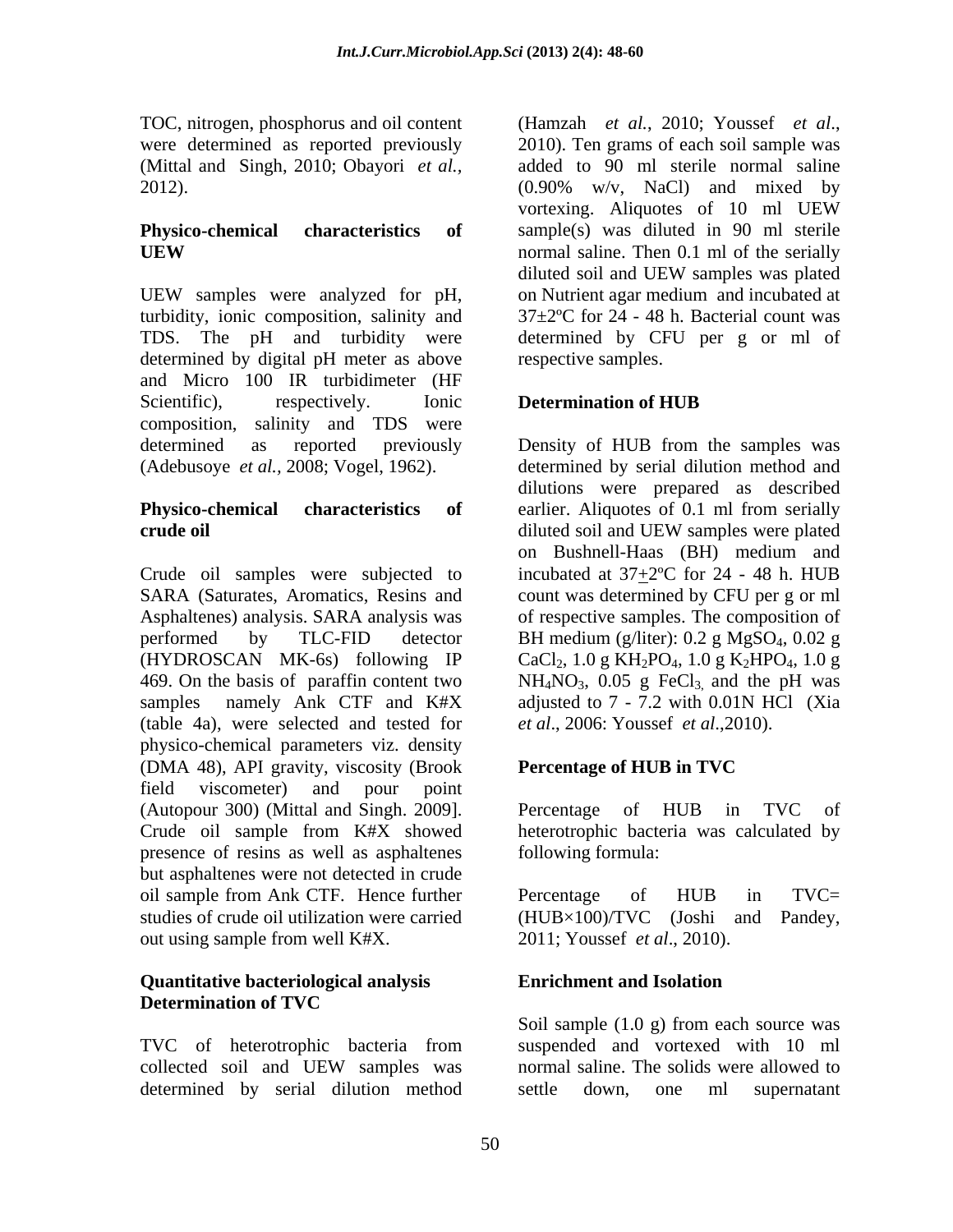(inoculum) and 1% crude oil was added to microbial oxidation of hydrocarbons, 100 ml of Luria-Bertani (LB) broth in 250 electrons are transferred to electron ml Erlenmeyer flask. The flasks were incubated for 48 h at 37±2ºC on a rotary and it is possible to ascertain the ability of shaker at 180 rpm. Three consecutive sub-<br>the microorganism to utilize hydrocarbons culturing was done with same conditions. by observing the colour change from blue The third subculture of each sample in LB (oxidized) to colorless (reduced), which is broth was centrifuged at 5000 rpm for 10 mins. The supernatant was discarded and cell pellets were washed twice with 0.1 M phosphate buffer solution (pH 108 6.8). cultures from Nutrient agar slants into BH After centrifugation the pellets were resuspended in 1.0 ml BH medium and Mineral Salt (MS) medium, this culture along with DCPIP indicator (0.5% w/v) suspension was inoculated in 100 ml of and the selected crude oil (K #X) (3%, BH as well as MS broth in 250 ml v/v) for spectrophotometric analysis. All Erlenmeyer flask containing 1% crude oil the tubes were incubated at room  $(K#X)$ . The crude oil serves as the sole temperature for 144 h. Appropriate carbon source. The flasks were incubated controls and substrate/crude oil assays for 5 - 6 days at  $37 \pm 2$ °C on a rotary shaker at 180 rpm. Sub-culturing was repeated using BH and MS broth as described for measured by Hach<sup>®</sup> DR 2500 LB broth. After third sub-culture pure spectrophotometer. Data was collected at colonies of HUB were obtained on crude oil agar plates.

The plates were prepared by spreading 1 - culturing 2 drops of sterile crude oil evenly on BH and MS agar plates. The plates were Selected HUB strains were preserved in inoculated by spreading 0.1 ml growth 20% v/v sterile glycerol solution at -70ºC. from medium in the third sub-cultured For routine experiments isolates were flask and incubated at 37±2ºC for one maintained on Nutrient agar slants at 4ºC week. Pure cultures of the isolates were in refrigerator and sub-cultured at an maintained on Nutrient agar slants and stored at 4ºC in a refrigerator (Afuwale and Modi, 2012; Mittal and Singh, 2009). **Results and Discussion** 

Screening of potential HUB was carried The physico-chemical characteristics of out by modified Hanson *et al.,* (1993); the soil samples collected from various Bidoia *et al.*, (2010) method using DCPIP oil-fields are represented in Tables 2a and as redox indicator. This technique was also 2b. The soil samples used in the study had employed in other studies (Afuwale and pH range of 6.5 - 7.5 and moisture content Modi, 2012; Joshi and Pandey, 2011; varied from 11.02 - 27.12%. Total Organic

acceptors DCPIP to the culture medium, monitored at 600 nm wavelength.

Inoculum was prepared by transferring medium for 24 h at 37±2ºC at 180 rpm. Cultures were then inoculated into tubes the tubes were incubated at room temperature for  $144$  h. were included as mentioned in Table 1. The absorbance of all the assays was measured by Hach® DR 2500 regular time interval of 24 h till 144 h.

### **Preservation, maintenance and sub culturing**

interval of 30 days.

### **Results and Discussion**

### **Screening of Hydrocarbon utilizers Physico-chemical characteristics of soil**

Mariano *et al*., 2008). During the Carbon (TOC), nitrogen, phosphorous, and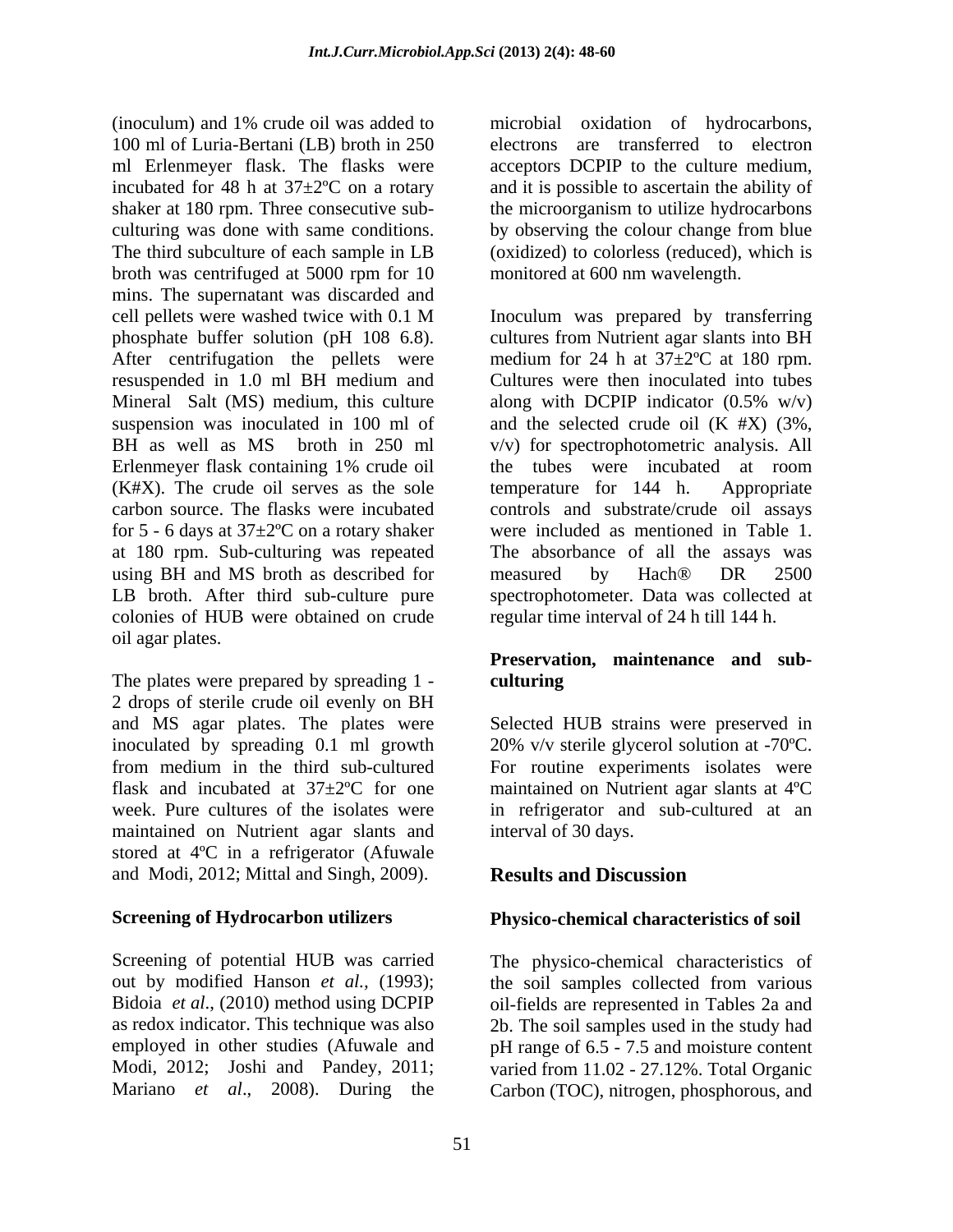respectively. The results of specific

L

oil content of soil samples were 25 - 30%, gravity, dry density, grain size and metal 2 - 10%, 0.1 4.0% and 6.2 - 7.2% composition of the samples were studied (Table 2a and 2b).

| Tube no.              | <b>DCPIP</b> | BH medium                         | Culture | Crude oil |
|-----------------------|--------------|-----------------------------------|---------|-----------|
|                       | $(\mu l)$    | (ml)                              | (µl)    | $(\mu l)$ |
| <b>ISC</b>            | 2000         |                                   |         |           |
| SC                    | 2000         | $\cdot$ $\cdot$                   | 1000    | $\sim$    |
| $C$ -HUB <sub>n</sub> | 2000         |                                   |         | 300       |
| $T-HUB_n$             | 2000         | 7 <sup>5</sup><br>$\cdot$ $\cdot$ | 1000    | 300       |

**Table. 1** Protocol for colorimetric analysis for screening of HUB

ISC: Inoculum and substrate control, SC: Substrate control, C-HUB<sub>n</sub>: Control for respective HUB, T-HUB<sub>n</sub>: Test for respective HUB

| Sr.No          | Characteristics                   | Range            |
|----------------|-----------------------------------|------------------|
|                | pH                                | $6.5 - 7.5$      |
| $\overline{2}$ | Moisture Content (%)              | $11.02 - 27.12$  |
| $\mathbf{3}$   | Specific Gravity $\frac{kg}{m^3}$ | $2500 - 2670$    |
| $\overline{4}$ | Dry Density ( $\text{kg/m}^3$ )   | 1318 - 1165      |
| 5 <sup>5</sup> | Grain size (%)                    |                  |
|                | (A) Gravel                        | $12.018 - 36.64$ |
|                | (B) Sand                          | 29.797 - 63.93   |
|                | (C) Fine Content                  | 13.221 - 33.792  |
| 6              | Nitrogen (%)                      | $2 - 10$         |
|                | Total Organic Carbon (%)          | $25 - 30$        |
| 8              | Phosphorus (%)                    | $0.1 - 4.0$      |
| 9              | Oil Content (%)                   | $6.2 - 7.2$      |

**Table**. 2a Physico-chemical characteristics of soil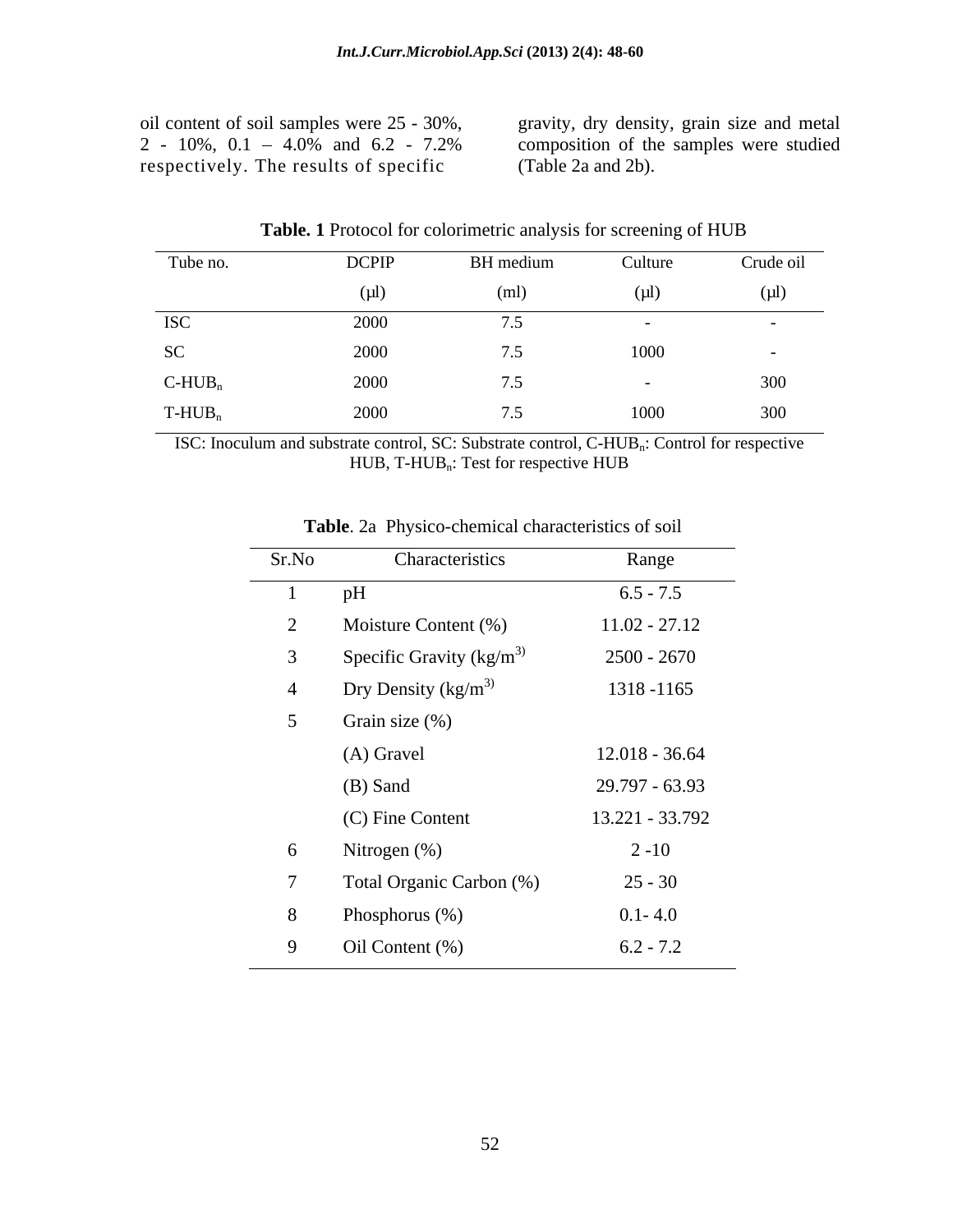| $Zn$ (ppb) Mn |            | Cr          | Cu (ppb) Ni Pb Co As Cd Se                                                 |           |      |      |                                     |
|---------------|------------|-------------|----------------------------------------------------------------------------|-----------|------|------|-------------------------------------|
|               |            | (ppb) (ppb) |                                                                            |           |      |      | (ppb) (ppb) (ppb) (ppb) (ppb) (ppb) |
|               |            |             | 4.31- 18.3- 0.87 - 0.65-2.64 0.12- 0.80 - 0.56 - 0.3- BD <sup>x</sup> 0.1- |           |      |      |                                     |
| 14.16         | 21.45 11.2 |             |                                                                            | 12.86 4.3 | 0.78 | 0.57 | 0.62                                |

**Table 2b.** Physico-chemical characteristics of soil: metal analysis

 $(BD - below detection)$ 

|              | Table 3. Physico-chemical characteristics of UEW              |                          |                       |                   |
|--------------|---------------------------------------------------------------|--------------------------|-----------------------|-------------------|
| pH Turbidity |                                                               | <b>Ionic Composition</b> |                       | Salinity TDS      |
| (NTU)        |                                                               |                          |                       | $(mg/l)$ $(mg/l)$ |
|              | Cl $Ca^{2+} Mg^{2+} CO_3^{2-} HCO_3^{2-} SO_4^{2-} Na$        |                          |                       |                   |
|              | 7.2 29.3 - 137567 28.07 14.7 0-45 335.5 2-6 24503 58802 63950 |                          |                       |                   |
| 8.0 1075     | -47570 465.16 196                                             |                          | 92708.3 221236 236166 |                   |

**Table. 4b** Physico-chemical characteristics of crude oil

| Sr. No. | Characteristics                        | Ank CTF | $K \# X$ |
|---------|----------------------------------------|---------|----------|
|         | Density (15.5 °C) (kg/m <sup>3</sup> ) | 845.1   | 867.5    |
|         | Specific Gravity $(15.5^{\circ}C)$     | 845.9   | 868.3    |
|         | $(kg/m^3)$                             |         |          |
|         | API Gravity $(15.5^{\circ}C)$          | 35.77   | 31.46    |
|         | $(^{\circ}API)$                        |         |          |
|         | Viscosity (cp)                         | 623.11  | 1885.02  |
|         | Pour Point $({}^{\circ}C)$             | 18      | 27       |
|         | Sat/Aro                                | 5.05    | 6.1429   |

## **Physico-chemical characteristics of**

samples as given in Table 3, showed pH salinity (NaCl) and TDS ranging from

**UEW** 58802 - 221236 mg/l and 63950 - 236166 The physico-chemical properties of UEW were CI,  $Ca^{2+}$ ,  $Mg^{2+}$  and  $HCO_3^{2-}$  ranging value ranging from 7.2 - 8.0, where as mg/l, 14.7 - 196 mg /l and 335.5 - 976 58802 - 221236 mg/l and 63950 - 236166 mg/l respectively. The major ions present were Cl,  $Ca^{2+}$ ,  $Mg^{2+}$  and  $HCO<sub>3</sub><sup>2-</sup>$  ranging  $^{2+}$  and HCO  $^{2-}$  repairs and  $HCO<sub>3</sub><sup>2</sup>$  ranging  $2 - \frac{1}{2}$ ranging from 137567 - 47570 mg/l, 28.07 - 465.16 mg/l (Table 3).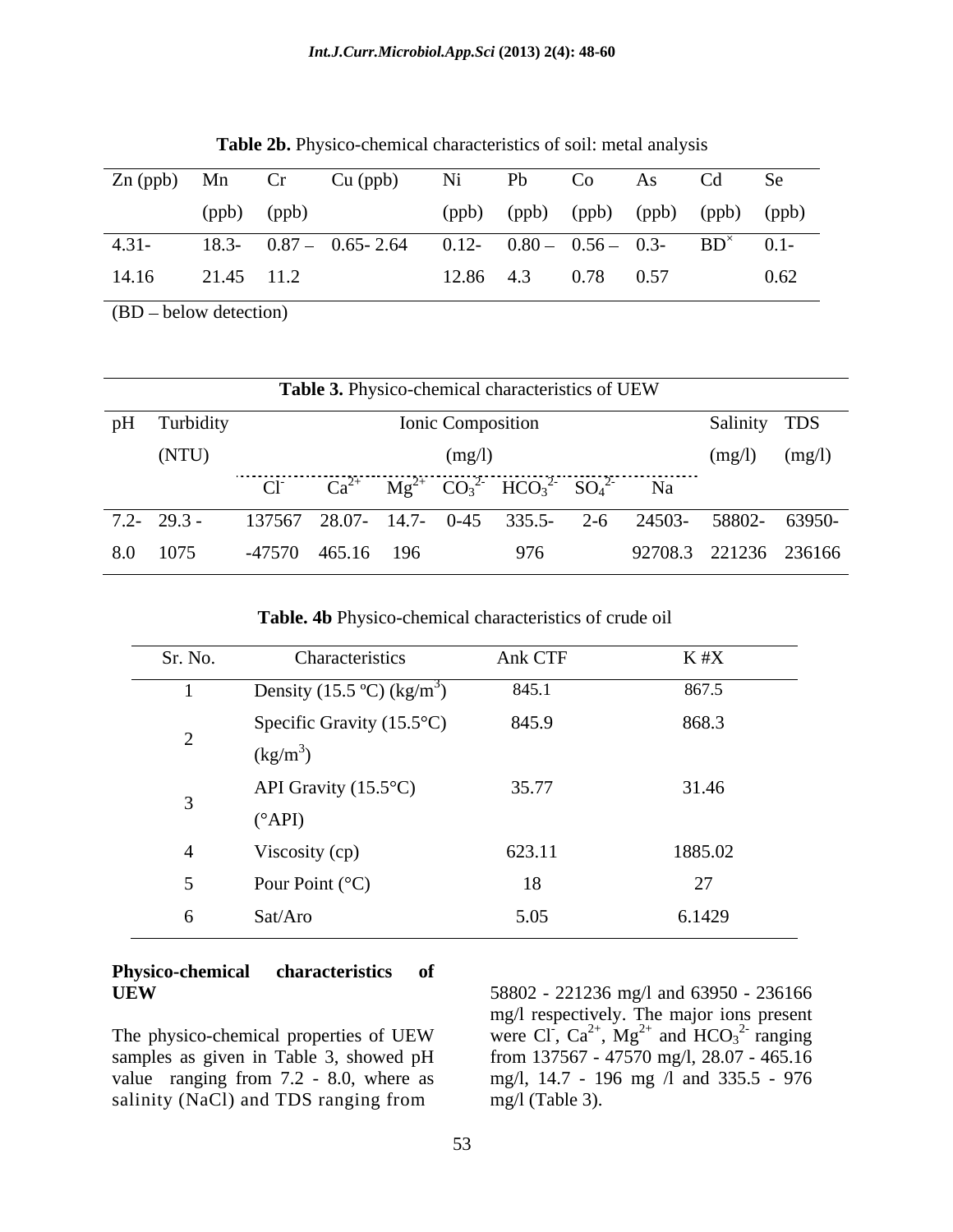## **crude oil** the soil and UEW samples, respectively.

Crude oil samples contained moisture **Determination of HUB** content, saturates, aromatics, resins and asphaltenes in the range 0 - 24%. 77.2 pour point and Sat/Aro of the selected two CFU/g, while in UEW samples it

### **Quantitative bacteriological analysis Determination of TVC**

The density of TVC by serial dilution showed that the bacterial cell density in TVC was ranging from 18.5-43.75% and the soil samples fluctuated between  $9.5 - 20.4\%$  in the soil and UEW samples  $0.126 \times 10^8$  -  $0.08 \times 10^9$  CFU/g, while in  $0.105 \times 10^8$  -  $0.26 \times 10^9$  CFU/ml. The the soil and UEW samples respectively average bacterial cell density was

**Physico-chemical characteristics of** 3.86×10<sup>7</sup> CFU/g and 6.66×10<sup>7</sup> CFU/ml in <sup>7</sup> CFU/ml in

### **Determination of HUB**

80.8%, 12.4 - 17.8%, 3.2 - 8.8% and 0.8 -  $37 \pm 2^{\circ}$ C is shown in Table 5. It showed the 4.3%, respectively (Table 4a). The density, bacterial cell density in the soil samples specific gravity, API gravity, viscosity, fluctuated between  $3.0\times10^6$  -  $3.5\times10^7$ crude oil samples out of six samples fluctuated between  $1.0\times10^6$  -  $5.3\times10^7$ collected are recorded in Table 4b. CFU/ml. The average bacterial cell HUB count by serial dilution method at 37±2°C is shown in Table 5. It showed the 7  $CFU/g$ , while in UEW samples it density was  $1.34\times10^7$  CFU/g and  $1.29\times10^7$ CFU/g and  $1.29\times10^7$ CFU/ml in the soil and UEW samples, respectively.

### **Percentage of HUB in TVC**

method at  $37 \pm 2^{\circ}$ C is shown in Table 5. It The percentage of average of HUB in  $9$  CFU/g, while in respectively. The average density of HUB UEW samples it fluctuated between relative to TVC was 27.6% and 15.8% in TVC was ranging from 18.5- 43.75% and  $9.5 - 20.4\%$  in the soil and UEW samples relative to TVC was 27.6% and 15.8% in the soil and UEW samples respectively (Table 5).

|     |                 |               |            | HUB                 | <b>TVC</b>           | % of HUB |
|-----|-----------------|---------------|------------|---------------------|----------------------|----------|
| No. |                 | Sampling Site |            | CFU/1ml             | CFU/1ml              | in TVC   |
|     |                 |               |            | UEW/1g Soil         | UEW/1g Soil          |          |
|     | Ankleshwar      | <b>CTF</b>    | Soil 1     | $4.5 \times 10^{6}$ | $0.23\times10$       | 19.57    |
|     | Ankleshwar      | <b>CTF</b>    | <b>UEW</b> | $2.0\times10^{6}$   | $0.12\times10$       | 16.67    |
|     | Ankleshwar      | $GGS-W$       | Soil 2     | $3.0\times10^{6}$   | $0.16\times10^{8}$   | 18.75    |
|     | Ankleshwar      | $GGS-W$       | UEW ^      | $1.0\times10^{6}$   | $0.105\times10^{8}$  | 9.52     |
|     | Ankleshwar      | Ank #W        | Soil 3     | $5.0 \times 10^6$   | $0.27\times10^{8}$   | 18.52    |
|     | AH 1            | K#X           | Soil 4     | $3.5\times10^{7}$   | $0.08\times10^{9}$   | 43.75    |
|     | AH <sub>1</sub> | K#Y           | Soil 5     | $3.0\times10^{7}$   | $0.073\times10^{9}$  | 41.10    |
|     | AH <sub>1</sub> | GGS-X         | UEW 3      | $5.3\times10^{7}$   | $0.26 \times 10^{9}$ | 20.38    |
|     | AH2             | L#Z           | Soil 6     | $3.0\times10^6$     | $0.126\times10^{8}$  | 23.81    |
|     | 10 AH 2         | GGS-Y         | UEW 4      | $5.0 \times 10^{6}$ | $0.254\times10^{8}$  | 19.69    |
|     | 11 AH 3         | $GGS-Z$       | UEW :      | $3.25\times10^6$    | $0.252\times10^{8}$  | 12.90    |

**Table. 5** Quantitative bacteriological analysis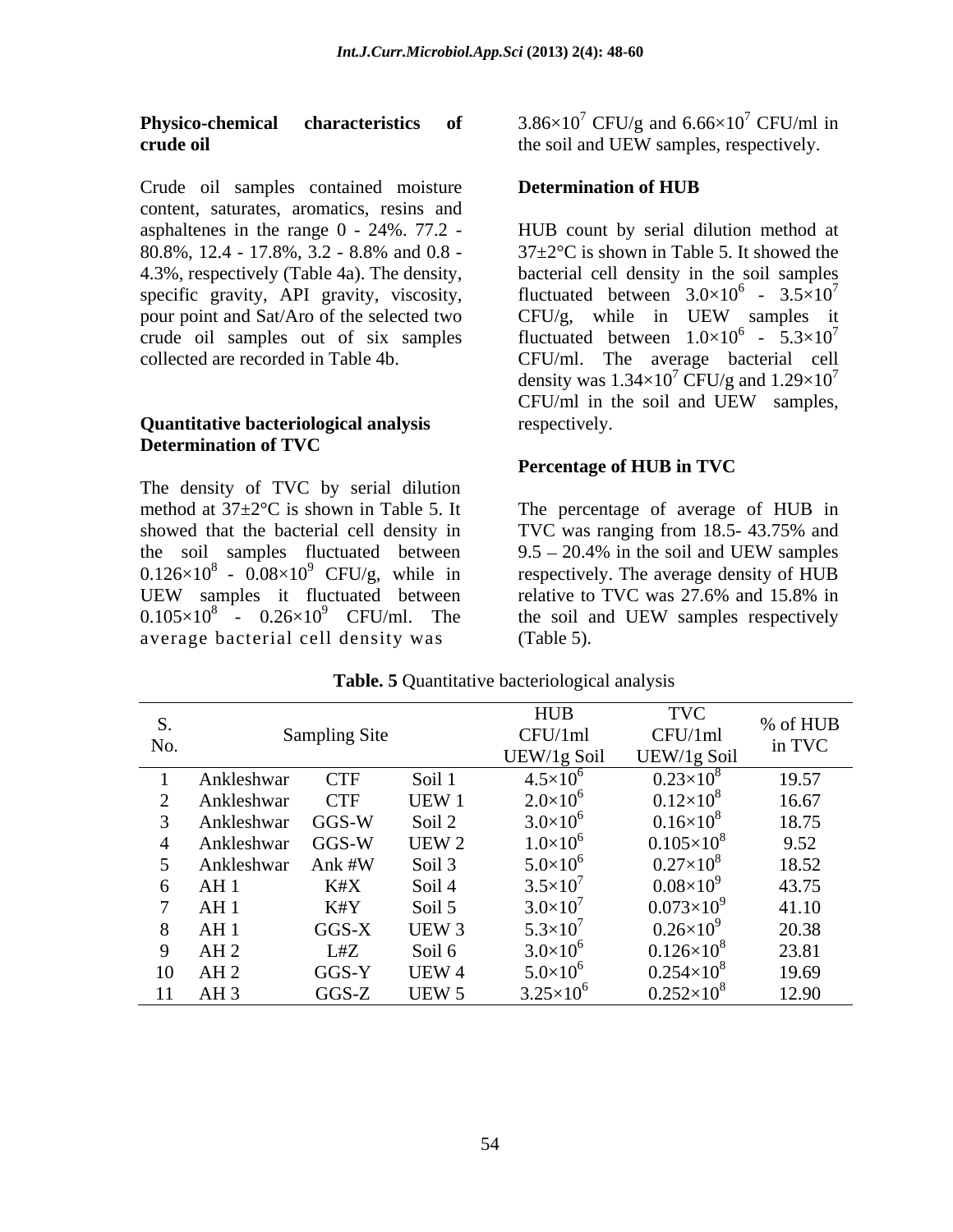**Figure. 1** Quantification of DCPIP concentration at 600 nm absorbance(A) Isolate HUB1 (B) Isolate HUB2 (C) Isolate HUB3 (D) Isolate HUB4 (E) Isolate HUB5 (F) Isolate HUB6 (G) HUB Consortium

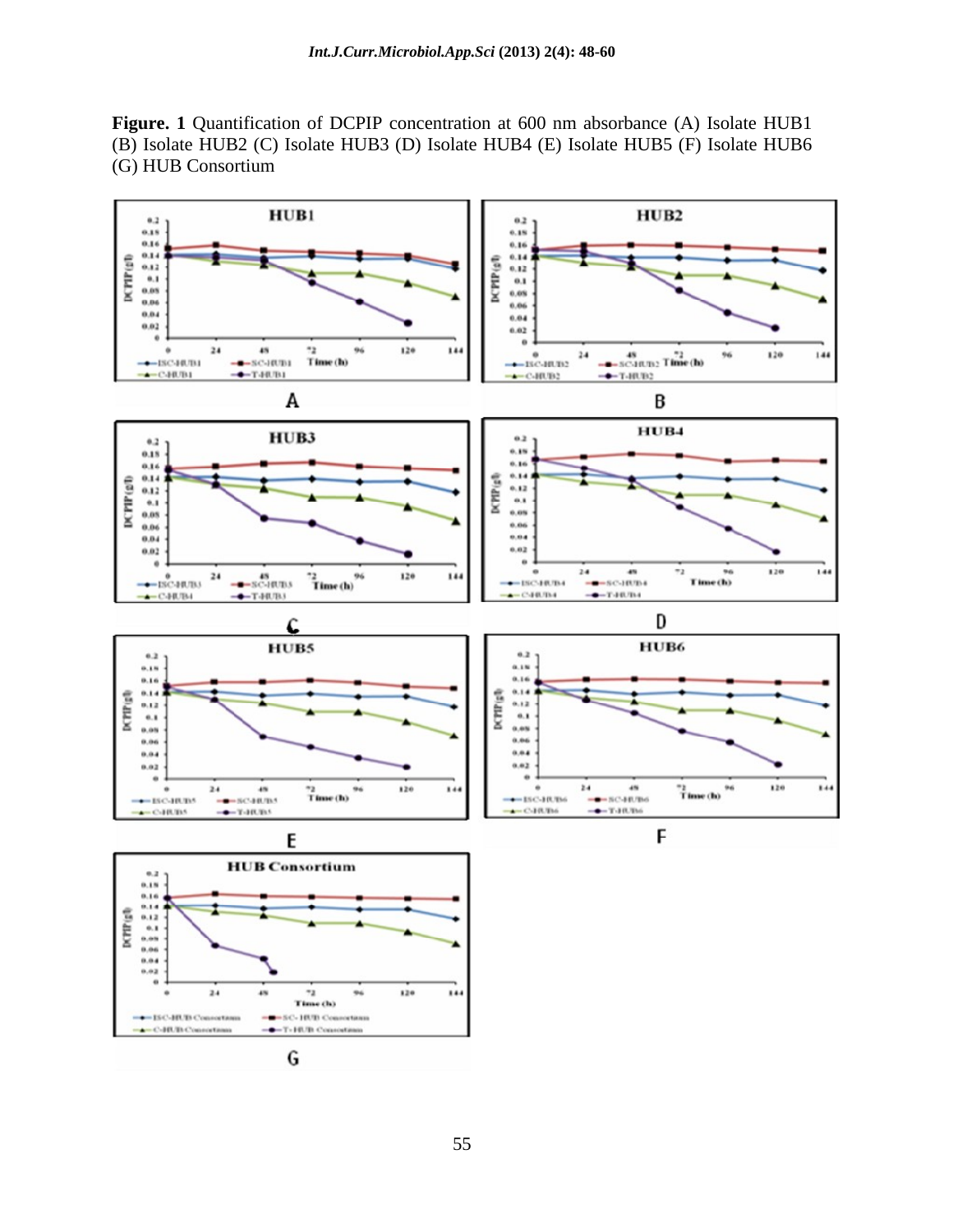Five UEW samples and six samples each preparation of the consortium; however, of soil and crude oil were used for the less decrease was noticed in  $ISC-HUB_n$ enrichment and isolation of HUB. Sixty (from this point  $\int_{n}^{\infty}$  will be referred as 1, nine HUB isolates were obtained on BH  $\qquad \quad 2, 3, 4, 5, 6$  and consortium) and SC-HUB<sub>n</sub> medium as well as MS medium supplemented with 1% crude oil as sole source of carbon and energy. The isolates were then grown individually on MS medium and BH medium. In almost all suitable for the growth of these isolates, techniques for treating hydrocarbon which was therefore used in subsequent studies. The example of the exponential contracts are exponentially ecosystems. Indigenous hydrocarbon

efficiency of crude oil utilization / degradation (as a sole carbon source) using 2, 6- dichlorophenol indiphenol factors have direct influence on the type, (DCPIP). Colour change of DCPIP was time for discolouration of DCPIP fifteen *et al.*, 2008). isolates were selected for further studies. Six isolates which decolorized DCPIP in A strategy for screening of potential studied for decolourization of DCPIP

consortium" did not show discolouration, whereas the substrate assays ("C-HUB" showed remarkable discolouration *i.e.,* oil was utilized. It was interesting to note that described earlier. Eleven hydrocarbon

**Enrichment and Isolation consortium** was less than half required by pure cultures of the isolates used for preparation of the consortium; however, controls (Figures. 1A to 1G). DCPIP concentration below 0.030 g/l was considered as complete discolouration.

cases, BH medium was found to be more bioaugmentation are widely used **Screening of hydrocarbon utilizing**  significant role in this process. Research **bacteria (crude oil from well K#X)** for standardizing *in situ* degradation Following isolation and enrichment all the scale operation (Bidoia *et al*., 2010). The sixty nine isolates were screened for their physico-chemical properties of oil-spill observed visually till 144 h. Based on the microflora of any ecosystem (Adebusoye Microbial bioremediation as well as bioaugmentation are widely used techniques for treating hydrocarbon pollution in both terrestrial and aquatic ecosystems. Indigenous hydrocarbon degrading microorganisms play a process is required for a successful full contaminated sites are essential for successful bioremediation process. These factors have direct influence on the type, number and metabolic activities of the

the shortest time (about 120 h) were hydrocarbon utilizers / degraders involves chosen for preparing the consortium. Both sampling, isolation and screening of the isolates and consortium were further strains. Several methods of isolating and spectrophotometrically by measuring degrading bacteria have been reported absorbance at 600 nm, periodically including cultivation on oil agar plates, (Bidoia *et al*., 2010). silica gel oil media, and the Most Probable ISC-HUB consortium" and "SC-HUB liquid media containing hydrocarbons *et al*.,2008). A strategy for screening of potential enumerating petroleum utilizing / Number (MPN) method by inoculation of (Afuwale and Modi, 2012).

consortium" and "T-HUB consortium") Total sixty nine isolates were obtained the "T-HUB consortium" assay degrading isolates from oil production site completely decolourized DCPIP in 53 h. of Lingala oil field, ONGC, and nine The biodegradation time observed for isolates from oil contaminated soil from a from the various samples collected as described earlier. Eleven hydrocarbon isolates from oil contaminated soil from a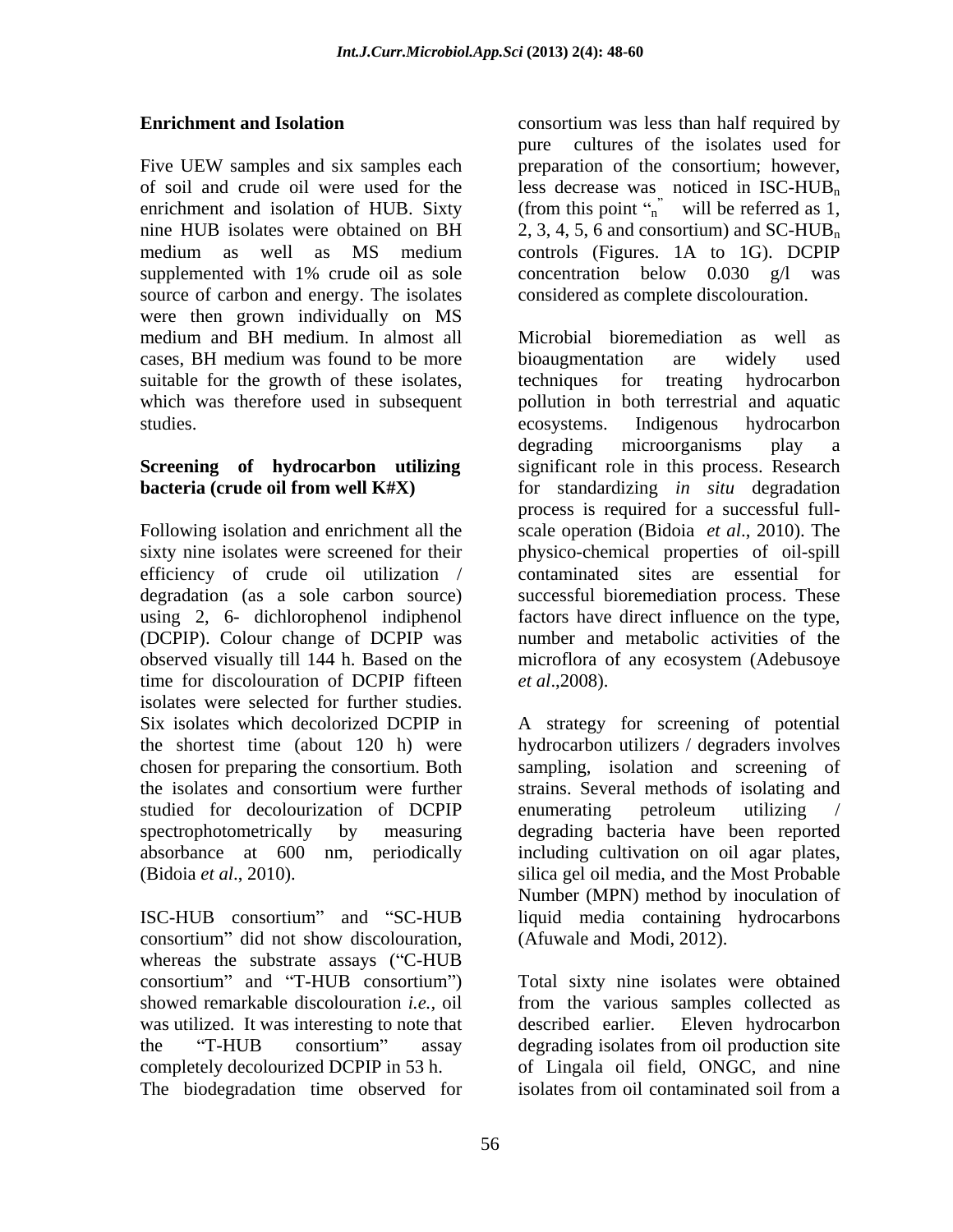local area at Haridwar has been reported *al*., (2009) obtained a total of fifty one industrial zone of Qatar, using occurred (Walker and Colwell, 1976). naphthalene (20 isolates), phenanthrene The average density of HUB in soil the sole source of carbon (Al-Thani *et al.*, UEW samples was  $1.29 \times 10^7$  CFU/ml. The

isolation of one hundred and nine pure bacterial cultures was reported using MS energy (Bayoumi and Abul-Hamd, 2010). in the UEW samples. The numbers of

instead of total number of bacteria percentage of petroleum degraders in the total microbial population of the sample The Adebusoy *et al.,* (2008) carried out should be used if correlation was to be study with lagoon water sample from made between presence of petroleum University of Lagos and reported the degraders and concentration of oil in the density of aerobic heterotrophic bacteria sample. Joshi and Pandey (2011), have in the water sample was  $2.7\times10^5$  CFU/ml, also indicated that the ratio of petroleum while the HUB was  $1.91 \times 10^4$  CFU/ml. utilizing bacteria (PUB) to total aerobic heterotrophic bacterial count is more species was 7.07% of the total consistent and valid indicator than the heterotrophic population of the lagoon

average density of TVC in soil samples was  $3.86 \times 10^{7}$  CFU/g, while in UEW samples was  $6.66 \times 10^7$  CFU/ml, the latter

by Mittal and Singh (2009). Al-Thani *et*  criterion for the determination of potential polyaromatic hydrocarbons (PAH) contaminated environments, and to assess degrading isolates were reported from an the amount of oil pollution that has (25 isolates) and anthracene (6 isolates) as samples was  $1.34\times10^{7}$  CFU/g, while in 2009).<br>
2009). average density of HUB relative to the<br>
TVC in soil samples and UEW samples<br>
Bayoumi and Abul-Hamd (2010) reported was 27.6% and 15.8%, respectively. for microbial degradation of oil the amount of oil pollution that has occurred (Walker and Colwell, 1976). The average density of HUB in soil  $7$  CFU/g, while in UEW samples was  $1.29\times10'$  CFU/ml. The  $^7$  CFU/ml. The average density of HUB relative to the TVC in soil samples and UEW samples was 27.6% and 15.8%, respectively.

medium supplemented with toluene and density of HUB relative to the TVC is phenol as only source of carbon and higher in soil samples as compared to that Afuwale and Modi (2012) have reported petroleum degrading microorganisms in isolation of thirty six crude oil utilizing water and sediment of Chesapeake Bay bacteria were isolated from the oil were related to concentration of oil present contaminated soil samples collected from (Walker and Colwell, 1976). Singh and ONGC field at Chandkheda (Afuwale and Lin (2008) demonstrated presence of Modi, 2012). Modi, 2012). Modi, 2012). Modi, 2012). Modi, 2012). Modi, 2012<br>Colwell (1976) stated that transport companies in and around In this study results showed that average in the UEW samples. The numbers of diesel degrading organisms from diesel contaminated soil samples from different transport companies in and around Durban, South Africa.

absolute number of PUB in the sample. water ecosystem.. Joshi and Pandey have Our studies showed a high bacterial count and reported the average count of total in all the oil contaminated samples. The aerobic heterotrophic bacteria and PUB  $7^{\circ}$  CFU/g, while in UEW respectively. The relative density of PUB count being higher. Youssef *et al.,* (2010) found to be 17.47%. Hanson *et al.*, (1993) have reported a higher bacterial count in and Biodia *et al.,*(2010) have reported a Sedimental of the rest in the enumeration of HUB is an important of the enumeration of the enumeration of the sample of the sample of the sample of the sample of the sample of the sample of the sample of the sample of the University of Lagos and reported the  $4$  CFU/ml. The density of hydrocarbon-utilizing species was 7.07% of the total carried out studies on cow dung samples was 68.5×10<sup>4</sup> CFU/g and  $11.5\times10^4$  CFU/g  $4$  CFU/g respectively. The relative density of PUB to total aerobic heterotrophic bacteria was number of techniques evolved for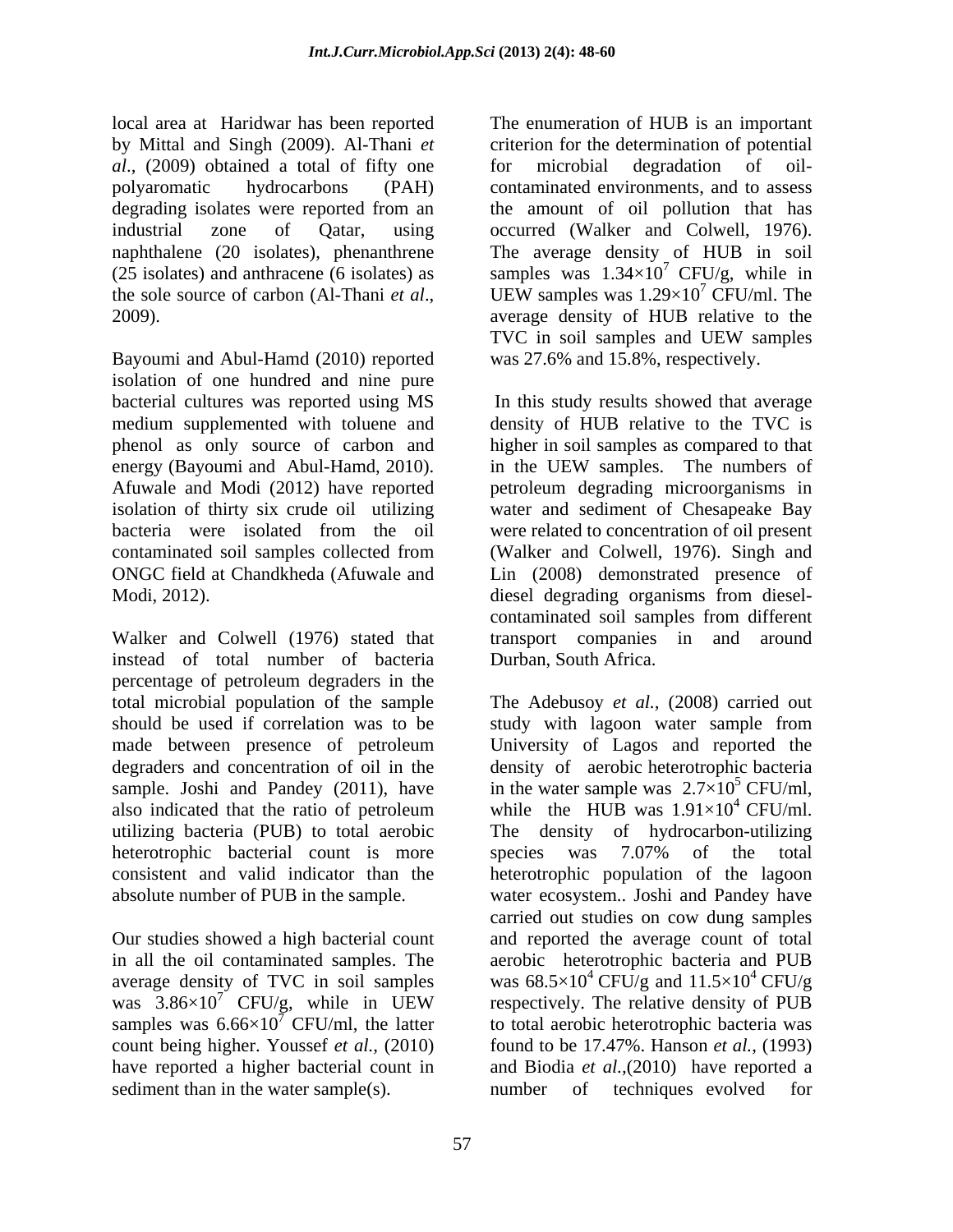screening of hydrocarbon degrading rapid decrease in DCPIP absorbance as bacteria such as the use of liquid compared to "C-HUB<sub>n</sub>" assays. "C-HUB<sub>n</sub>" medium with hydrocarbons, oil assays showed decrease in DCPIP colour containing mineral agar, measurement of due to the indigenous microbial population turbidity in microtiter plates,  $O_2$  in crude oil sample used in this study. consumption, MPN technique and

or anaerobic instances. These catalytic microbial based methods are rapid, in which the natural co-substrate (which can be oxygen, sulfates or nitrates) is the use of redox indicators (Bidoia *et* 

According to the results in "T-HUB envisaged. Consortium" assay demonstrated more rapid biodegradation compared "C-HUB Isolation and screening of Consortium" assay. Even though no occurred in "C-HUB Consortium" assay probably due to indigenous microbial flora

"ISC-HUB $_{n}$ " assay indicates there is no reaction between BH medium ingredients and DCPIP. "SC  $-HUB_n$ " assay indicates DCPIP and BH medium together do not hamper growth of the organisms. Hence "ISC  $-HUB_n$ " and "SC  $-HUB_n$ " assays showed small or negligible decrease in DCPIP concentration which indicates an overall pattern of natural disintegration of DCPIP chemical structure through time.

Therefore, it cannot be due to the inoculum added in the respective assay tubes. "C-HUB<sub>n</sub>" and "T-HUB<sub>n</sub>" assays revealed the decrease in DCPIP colour, which indicates a utilization of oil by bacteria. All "T- $HUB_n$ " assays showed

colorimetric method. Biodia *et al.,* (2010) reported that *B.*  Colorimetric methods are referred as cost- DCPIP at 138 h, 125 h, 75 h and 87 h for effective and rapid in detecting microbial synthetic, semi-synthetic, mineral and metabolism, occurrence, both in aerobic used oil, respectively. Mariano *et al.,* substituted by a synthetic mediator. cultures, as they may fail to exhibit Alternative means of determining the degradation. The HUB isolates and existence of reducing conditions include consortium used in the present study have *al*.,2010). degradation efficiently. Further studies on *subtilis* culture can completely reduce (2009) compared the biodegradation of commercial and weathered diesel oils and concluded that the consortia had better biodegradation potential than pure potentials for hydrocarbon utilization / field trials using the consortium are envisaged.

inoculum was added, biodegradation of the oil sample. techniques is a cardinal tool when Isolation and screening of microorganisms for their efficiency in utilization of hydrocarbons before field trials is important in bioremediation process. The development of efficient proposing different strategies for bioremediation of polluted areas for obtaining biodegradation data.

> DCPIP decolourization method is rapid, easy and low cost for studying microbial utilization of hydrocarbons. Our initial studies has revealed that the bacterial consortium of HUB from various ONGC oil fields achieved crude oil degradation at less than half time (53 h) than that required by the pure cultures used for the purpose. Further, studies on optimization of the growth conditions as well as biodegradation capability for the consortia will provide an effective and eco-friendly technology for the degradation of hydrocarbons.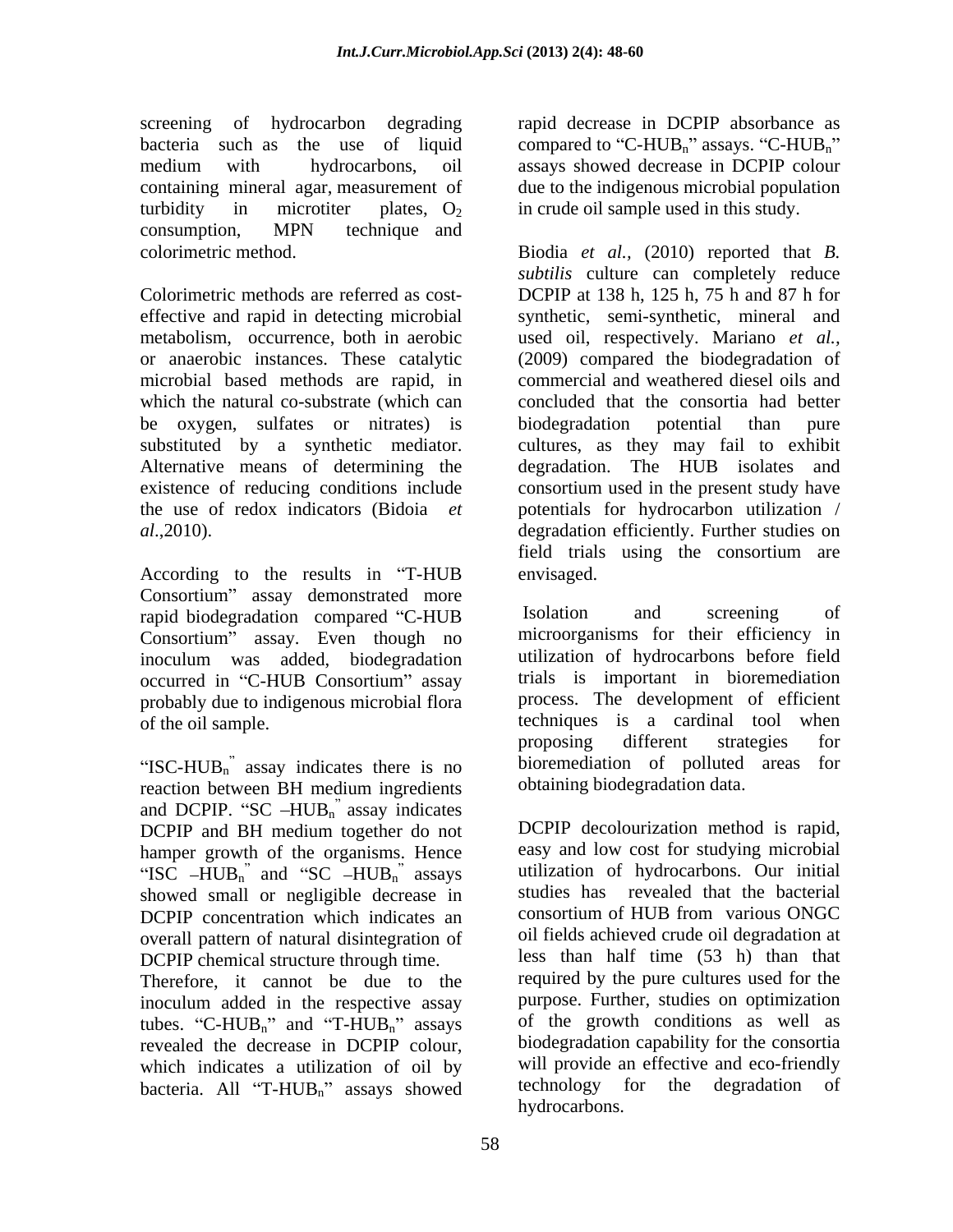We are grateful to Gujarat National Law microbiology and Microbial University, Gandhinagar for granting permission to Ms. Sunita for pursuing Hamzah, A., A.Rabu, R. Farzarul and research work. We are also thankful to the authorities at Ahmedabad Education Society (AES), M. G. Science Institute, Indian Institute of Advanced Research Malaysiana 39(2): 161–168. (IIAR), Institute of Reservoir Studies, Hanson, K. G., J. D. Desai and Desai,A.J. ONGC, for permission to carry out research work at their laboratories. technique for potential crude oil<br>Assistance of IRS and ONGC personnel Degrading microorganisms. for sample collection is acknowledged. Shri A. K. Jain, IRS, ONGC for SARA Joshi, P.A., and Pandey,G.B. 2011. analysis is also gratefully acknowledged.

- Adebusoye, S., O. O. Amund, M. O. Ilori, Angelis, M. P. S. Pirôllo and Contiero, Growth and biosurfactant synthesis by estuarine bacteria. Int. J. Trop. Biol*.*
- Afuwale, C. ,and Modi,H.A. 2012. Study of bacterial diversity of Crude oil degrading bacteria isolated from crude<br>oil. Life sci. leaflets. 6: 13-23. Mittal, A., and Singh, P. 2010. A
- Al-Thani, R. F., D. A. M. Abd-El-Haleem amd Al-Shammri, M. 2009. Isolation and characterization of polyaromatic  $hydrocarbons - degrading bacteria$
- Bayoumi, R. A., and Abul-Hamd,A.T.<br>2010. Optimization of bacterial weathered crude oil (Escravos Light) environmental conditions. J. of App.
- Bidoia, E. D., R. N. Montagnolli and colorimetric technique: a case study, pp. 1277-1288. *In* A. Mendez-Vilas

**Acknowledgements** (ed.), Current Research, Technlology and Education. Topics in Applied microbiology and Microbial Biotrechnology, FORMATEX, Spain.

- Yussoff, N.A. 2010. Isolation and Characterization of Bacteria Degrading Sumandak and South Angsi Oils. Sains Malaysiana. 39(2): 161–168.
- 1993. A Rapid and Simple Screening technique for potential crude oil Degrading microorganisms. Biotechnol. Tech. 7(10): 745-748.
- **References** *Agri. Sci*. 2(11): 69-71. Screening of Petroleum degrading bacteria from cow dung. Res. J. of
	- O. D. Domeih and Okpuzor, J. 2008. The angeles, M. 1.1. S. 1 Honorand Contractor, Nigerian hydrocarbon-degrading Brazilian J. of Microbiol*.* 39:133-1421. Mariano, A. P., D. M. Bonotto, D. F. de Angelis, M. P. S. Pirôllo and Contiero,<br>J. 2008. Biodegradability of commercial and weathered diesel oils*.*
	- $56(4)$ : 1603-1611. Hydrocarbon degrading bacteria from degrading bacteria isolated from crude  $\frac{5 \text{ pm}}{765}$ Mittal, A., and Singh, P. 2009. Isolation of Hydrocarbon degrading bacteria from soils contaminated with crude oil spills. Indian J. Expt. Biol. 47: 760- 765.
	- from different Qatari soils. Afr. J. of  $\frac{127}{127}$ Mittal, A., and Singh, P. 2010. A Feasibility Study for Assessment of In situ Bioremediation Potential of a Crude Oil Degrading Pseudomonas consortium. J.Scientific. Res. 2(1): 127-137.
	- Microbiol. Res. 3(11): 761-766.<br>
	Obayori, O. S., L. B. Salam and biodegradation of toluene and phenol by bacterial strains from hydrocarbonunder different nutritional and by successive a stains from hydrocation Omotoyo, I.M. 2012. Degradation of weathered crude oil (Escravos Light) by bacterial strains from hydrocarbon polluted site. Afr. J. Microbiol. Res. 6(26): 5426-5432.
	- Sci. Res. 6(8): 1086-1095.<br>
	Roy, S., D. Hens, D. Biswas, D. Biswas Lopes, P.R.M. 2010. Microbial and namal, it 2002. Barvey of biodegradation potential of performance of the section of the constant of the coastal waters of Sunderban Biosphere hydrocarbons evaluated by Reserve. World J. Microbiol. and and Kumar, R. 2002. Survey of petroleum degrading bacteria in Biotechnol. 18 (6): 575-581.